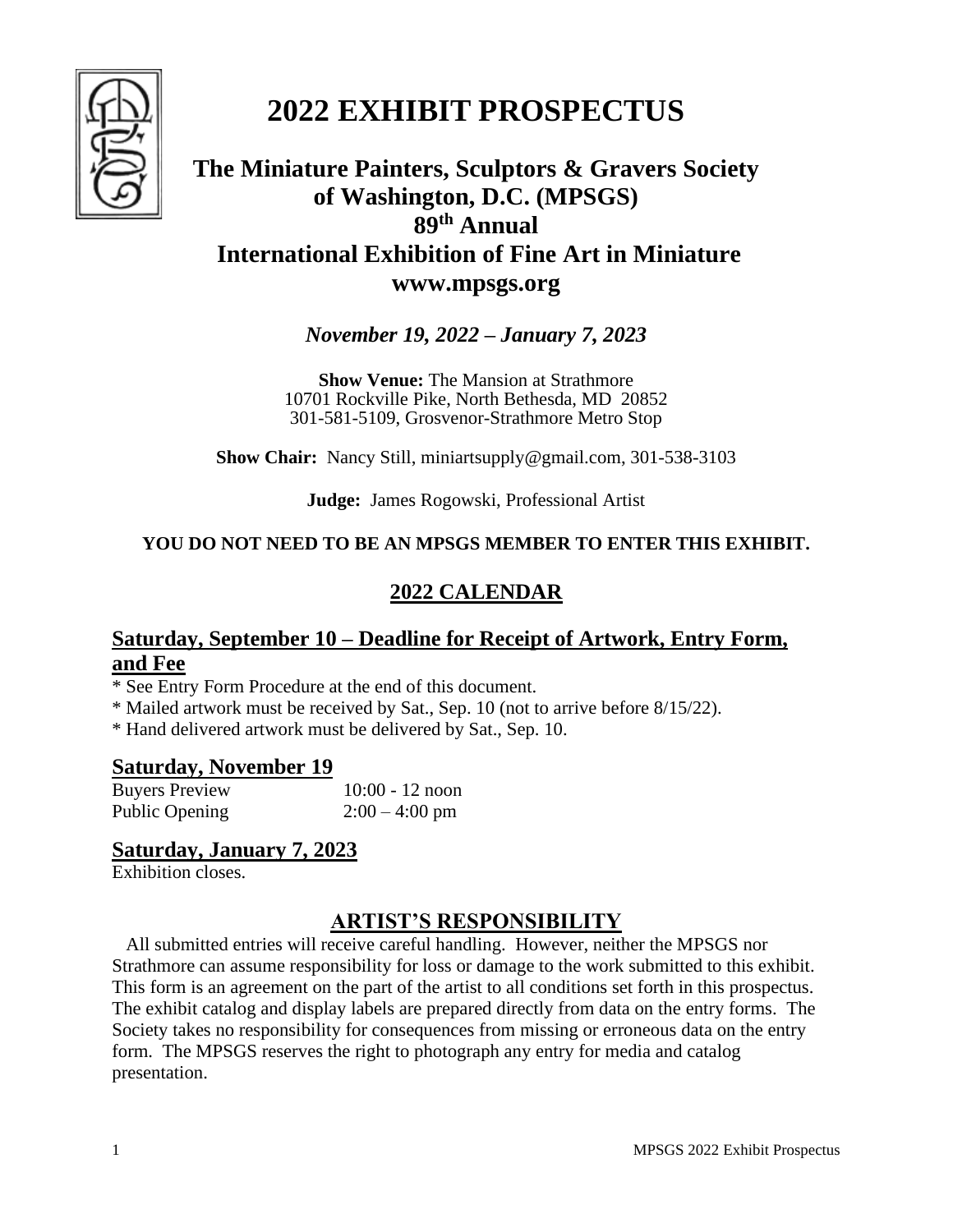#### **JURY PROCESS AND SPIRIT OF A MINIATURE**

All submitted works are juried by a panel of MPSGS members. They review the works for quality of art, and assure framing is neat. A work in which the image is life-size is not considered miniature art. A work of fine art in miniature is a particularly personal object that draws the viewer into an intimate, concentrated little world. See more info at mpsgs.org, About Us page.

#### **PRICES/SALES**

The minimum asking price must be \$100. Prices must be set in \$5 increments. The median asking price for the last exhibit was \$300. A commission of 40% will be charged on all sales. All works must be for sale, and all sales are final.

#### **ACCEPTANCE NOTIFICATION**

A list of the accepted works will be posted at mpsgs.org by the end of September.

#### **AWARDS**

Our awards total about \$8,700. See more info at mpsgs.org, Exhibition page.

#### **SUBMITTING ARTWORK**

Mail or deliver your artwork to your Receiver; see the following list of Receivers. Send your works to the Receiver of the first letter of your last name. You can also contact a Receiver near you to arrange hand delivery. Mail artwork, a copy of the sheet of your artwork tags printed from the web site, and a self-addressed label for return mailing to your Receiver in a sturdy package. Pack well, but do not use styrofoam peanuts.

## **SUBMITTING ENTRY FORM AND FEE**

See the Entry Form Procedure below. We prefer you submit your Entry Form electronically. The Entry Form includes info on how to pay and options for the applicable entry fee:

\* All members - \$25

\* Non-members who hand-deliver works - \$30

\* Non-members who mail works - \$45

If you are a current MPSGS member, please add dues of \$25 in the block noted. We insure each returned artwork for a maximum of \$200. If you want to pay for additional insurance on your returned artwork, please note the amount in the block on the Entry Form.

## **RETURN OF ARTWORK AND SOLD WORKS**

All submissions, whether accepted or not, will be retained until after the closing of the exhibit. Unsold artworks that were mailed will be returned by your Receiver within a reasonable time. Artists who hand carried work to their Receiver should contact the Receiver to arrange a time to pick up work after the show closing date. Payment for sold artworks will be sent to the artist within 30 days of the show closing, separate from returned artworks. Artists can check the status of sold works on our web site, mpsgs.org, throughout the exhibit. The Society reserves the right to dispose of uncollected work.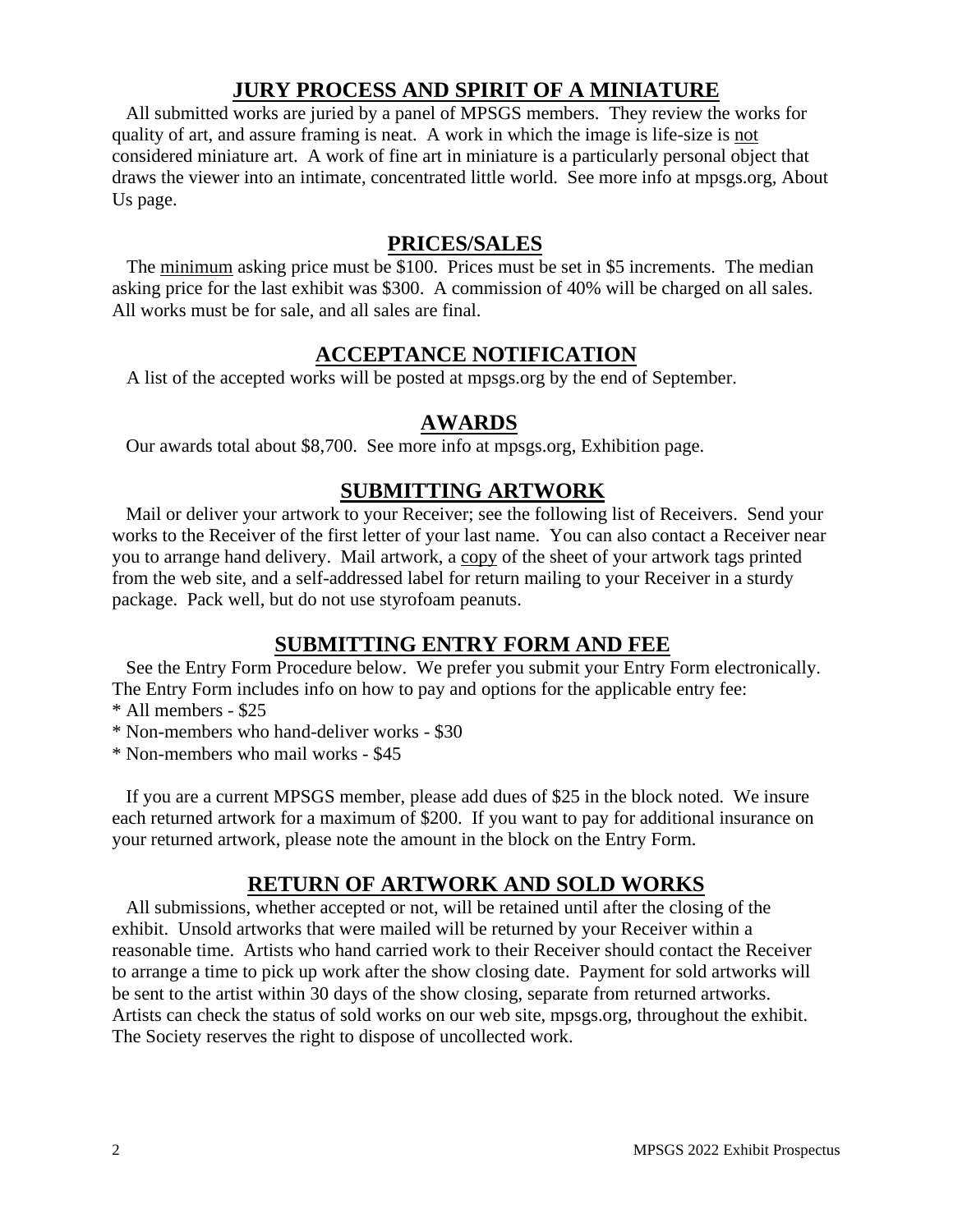# **ARTWORK REQUIREMENTS**

- 1. Maximum Number of Artworks: Up to three works may be submitted, and the entry fee covers up to three works. All works must be for sale.
- 2. Acceptable Artwork: Original works in any traditional media, prints from original plates, or sculptures will be considered for exhibition, providing they have not been exhibited in a previous MPSGS show. As a general guideline, the work should embody the spirit of a miniature. A work in which the image is life-size is not considered miniature art. The frame or mounting should be in the same spirit.
- 3. Unacceptable Artwork: Crafts and artworks produced by photographic, giclee, laser, or digital techniques will **not** be accepted.
- 4. Size: The overall area of the image, excluding mat and frame, must not exceed **25** square inches (156 sq cm, i.e., 5x5", 4x6"). The outside dimension of the frame must not exceed **56** square inches (360 sq cm, i.e., 7x8").
- 5. Framing: Framed work must be neat and ready to hang with a hanging mechanism. Small rings or small screw eyes with fine wire are preferred as the works are hung on small nails in display cases. Velcro patches (rough hook side) are to be affixed on the back-bottom corners; this helps the art to "stick" to the fabric in our cases and hang straight. Frames should be in proportion to the work. The backs of framed works should be neatly covered. Frame width cannot be wider than 1-1/4". Frame depth including artwork cannot be deeper than 1-1/4". Metal frames, delicate in nature, are acceptable. Unacceptable frames: Plastic, easel back, frames wider than 1-1/4" or deeper than 1-1/4".
- 6. Sculptures: Sculptures must not exceed **6** inches (**15** cm) in any dimension including the base. The work should stand on its own if not mounted on a base. Sculpture must be "in the spirit of a miniature" as determined by the jury.
- 7. Edition No.: For numbered prints or cast sculptures, indicate edition # in parentheses after artwork title on entry form.
- 8. No Special Artwork Boxes: Please do not send a special artwork box for the buyer. If you want a buyer to receive your artwork with a special box, send it to the buyer directly when you receive their contact info at the conclusion of the exhibit.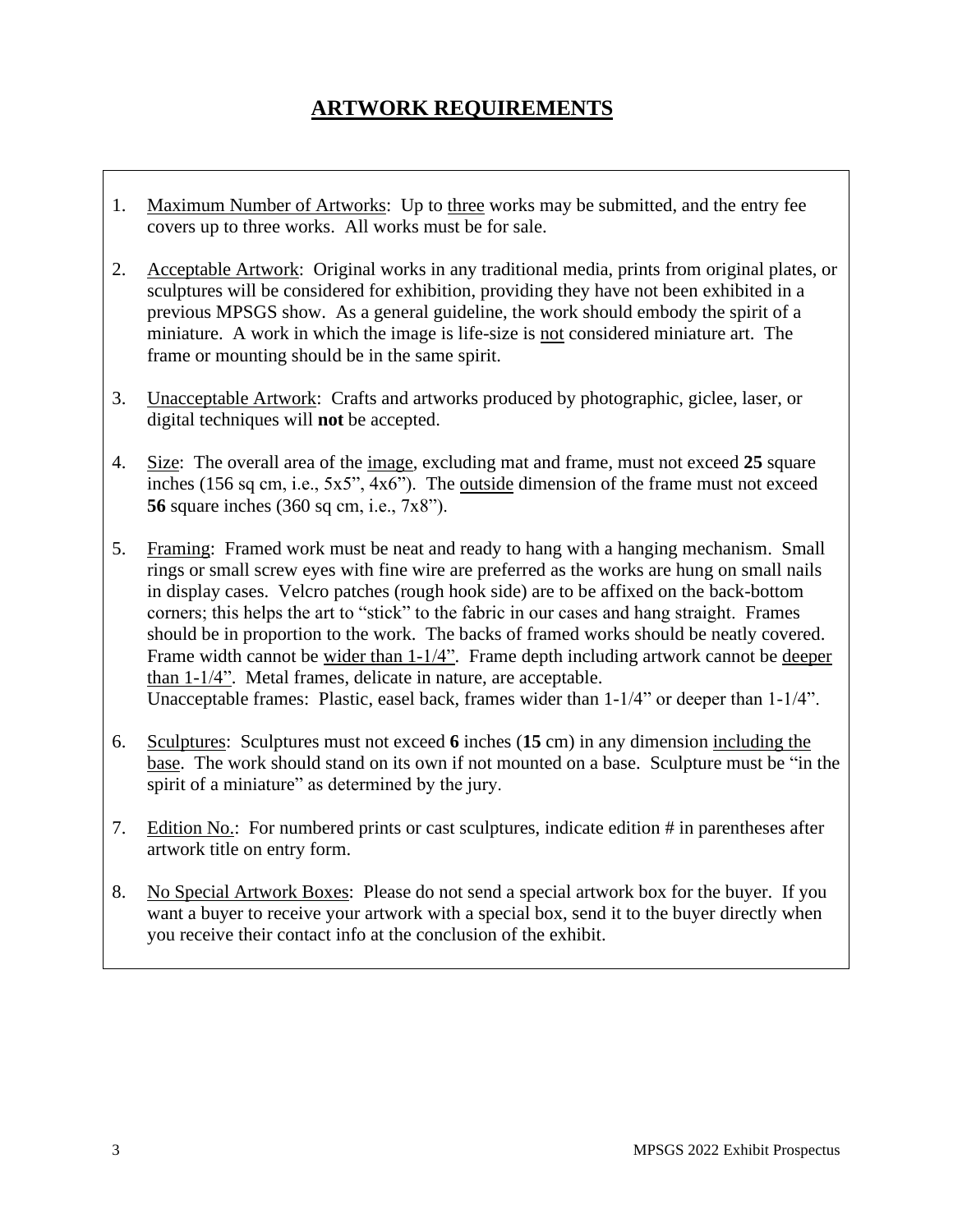## **RECEIVERS OF ARTWORK**

Send your works to the Receiver of the first letter of your last name. You can contact a Receiver near you to arrange hand delivery. Please call rather than text as some phone nos. are land lines.

#### **SCULPTURES Linda Trope,** 443-992-5277, lindatrope@comcast.net 12835 Fairchild Dr., Germantown, MD 20874-7233

**\* If you are submitting sculptures along with other art forms, send ALL artwork to Linda Trope. All sculptures must be submitted to Linda Trope.** 

## **2-D ARTWORKS**

| ${\bf A}$                  | Kay Fuller, 202-999-9093, cfuller432@aol.com<br>843 Boatswain Way, Annapolis, MD 21401-6841               |
|----------------------------|-----------------------------------------------------------------------------------------------------------|
| $\vert$ B                  | Nancy Van Meter, 410-303-0972, nancyvanmeter@gmail.com<br>1310 Weldon Ave., Baltimore, MD 21211-1533      |
| $\mathbf C$                | Ann Rossilli, 301-530-4488, rossilli@rcn.com<br>5202 Benton Ave., Bethesda, MD 20814-2861                 |
| $ \mathbf{D}, \mathbf{E} $ | Sid Branham, 410-247-5587, sabranham@juno.com<br>5738 Mineral Avenue, Halethorpe, MD 21227-4209           |
| F                          | Mary Andrews, 703-719-0596, mca663@gmail.com<br>7500 Oldham Way, Alexandria, VA 22315-5217                |
| G                          | Rob Henry, 202-316-9748, rah135@aol.com<br>9304 Lindale Drive, Bethesda, MD 20817-2506                    |
| $\mathbf{H}$               | Pam Godfrey, 703-404-0868, psgodfrey1@gmail.com<br>20936 Lock Ct., Sterling, VA 20165-7447                |
| $\mathbf{I}, \mathbf{J}$   | Linda Trope, 443-992-5277, lindatrope@comcast.net<br>12835 Fairchild Dr., Germantown, MD 20874-7233       |
| $\mathbf{K}$               | Elizabeth Stecher, 301-593-8305, estecher7@verizon.net<br>10812 Margate Rd., Silver Spring, MD 20901-1614 |
| L                          | Mimi Hegler, 301-774-5779, mimisart@gmail.com<br>18420 New Hampshire Ave., Ashton, MD 20861-9787          |
| M                          | Sandi Atkinson, 301-977-2867, idnasa@aol.com<br>18040 Mill Creek Drive, Derwood, MD 20855-1023            |
| N, O, P                    | Ruth Penn, 301-855-0805, tap3738@aol.com<br>3040 Hickory Ridge Rd, Dunkirk, MD 20754-9670                 |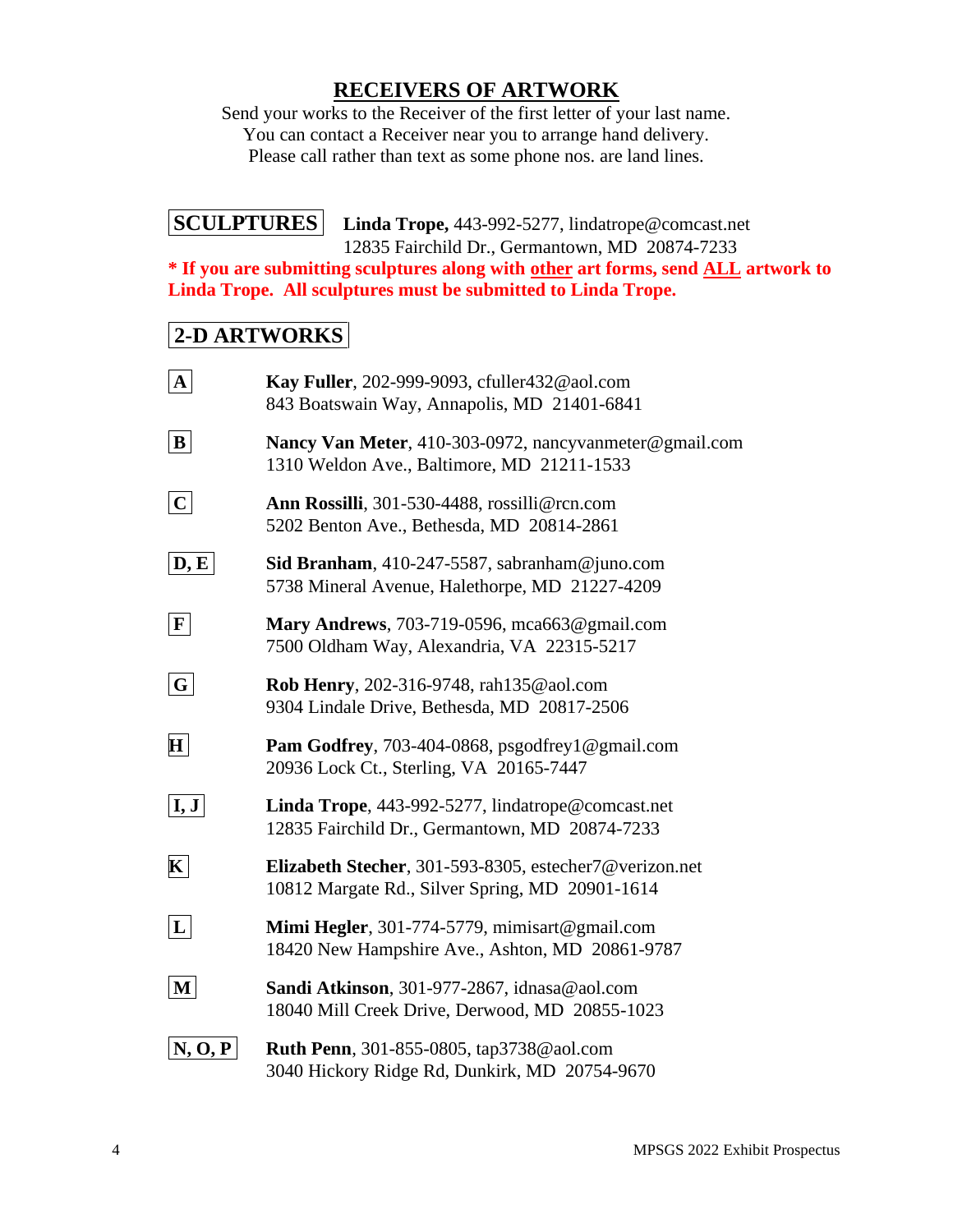| 0. R              | Margo Lehman, 301-275-1429, margolehmanart@gmail.com<br>4304 Sundown Road, Laytonsville, MD 20882-2212    |
|-------------------|-----------------------------------------------------------------------------------------------------------|
| <b>SA thru SK</b> | Nadine Thola, 703-660-6782, nadinekt@gmail.com<br>4531 Flintstone Rd., Alexandria, VA 22306-1206          |
| SL thru SQ        | <b>Ruth Penn</b> , 301-855-0805, tap3738@aol.com<br>3040 Hickory Ridge Rd, Dunkirk, MD 20754-9670         |
| <b>SR thru SZ</b> | Elizabeth Stecher, 301-593-8305, estecher7@verizon.net<br>10812 Margate Rd., Silver Spring, MD 20901-1614 |
| T, U, V           | Peter Drymalski, 240-383-6695, hodag1949@gmail.com<br>12721 Feldon St., Silver Spring, MD 20906-4380      |
| W, X, Y, Z        | Allison Korn, 410-446-7584, allisonkorn@comcast.net<br>6550 Carlinda Ave., Columbia, MD 21046-1020        |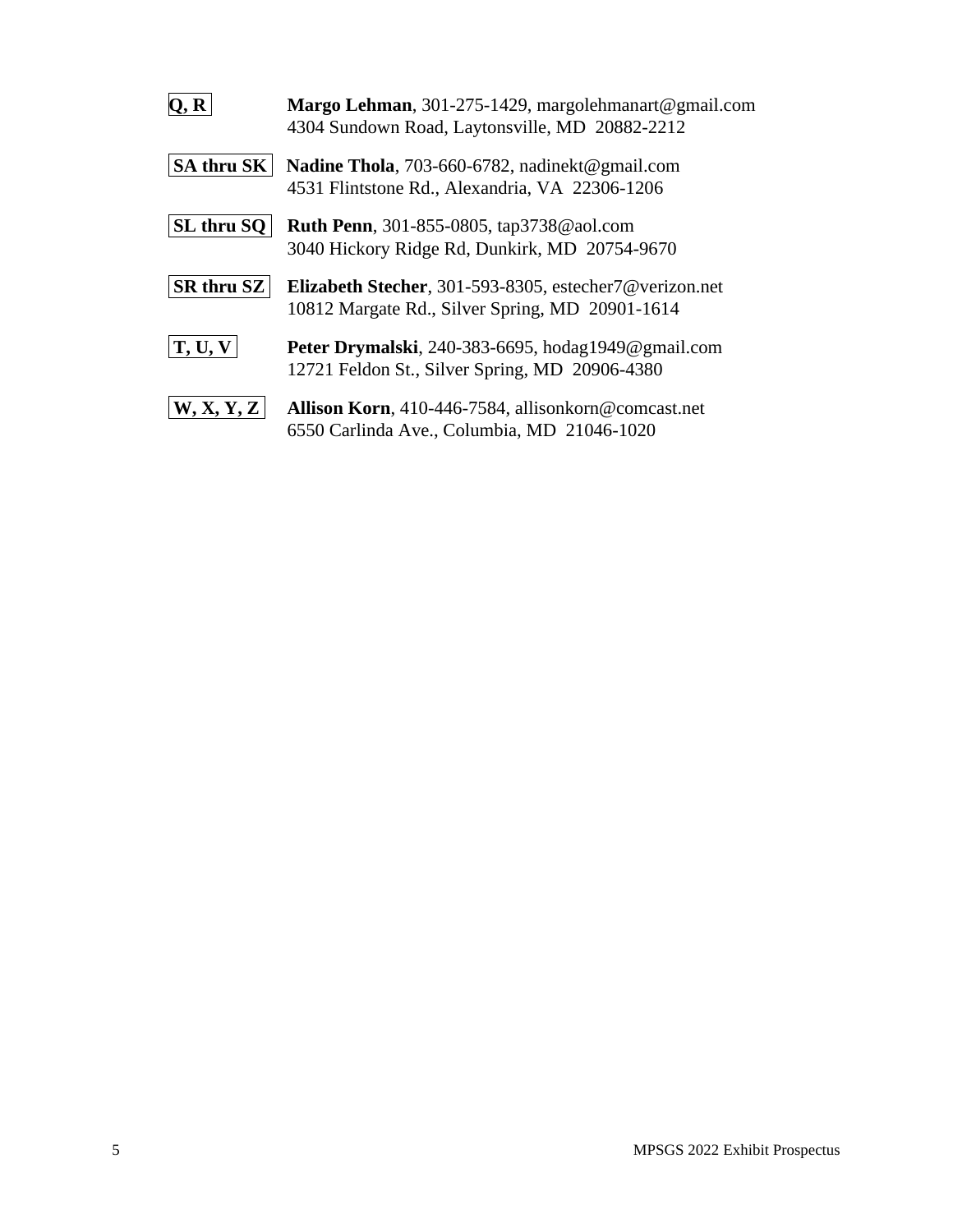## **ENTRY FORM PROCEDURE**

 The MPSGS Entry Form can be submitted electronically (preferred method). You can also complete a form in writing and mail it. By completing the electronic form, your data will be more easily recorded by MPSGS and your artwork labels will be automatically filled in for printing. It's very easy to do!

Please contact Nancy Still, miniartsupply@gmail.com, 301-538-3103, if you need an entry form emailed to you to print, complete in writing, and mail.

#### **Electronic Entry Form Completion**

- 1. On the MPSGS home page mpsgs.org, select the Exhibition tab at the top.
- 2. Click on the Show Entry Form.
- 3. Fill in the form on-line.
- 4. If you select the option to pay the entry fee by Paypal, after you submit the form, the next page will direct you to the Paypal web site.
- 5. PRINT the form for your reference by clicking the button at the bottom.
- 6. SUBMIT the form by clicking the button at the bottom.
- 7. The next page will contain:
	- A note that your form has been submitted to MPSGS.
	- Instructions for paying the entry fee, including the link to Paypal if paying that way.
	- Artwork Tags to PRINT and attach to your artworks. Tags are auto-filled from your entry form data. Please print an extra copy of the tags to include in the box with your artworks. If you're submitting a sculpture, you may find it easier to attach the tag to a string and the string onto your sculpture.
- 8. You will receive an email that your entry form was submitted.